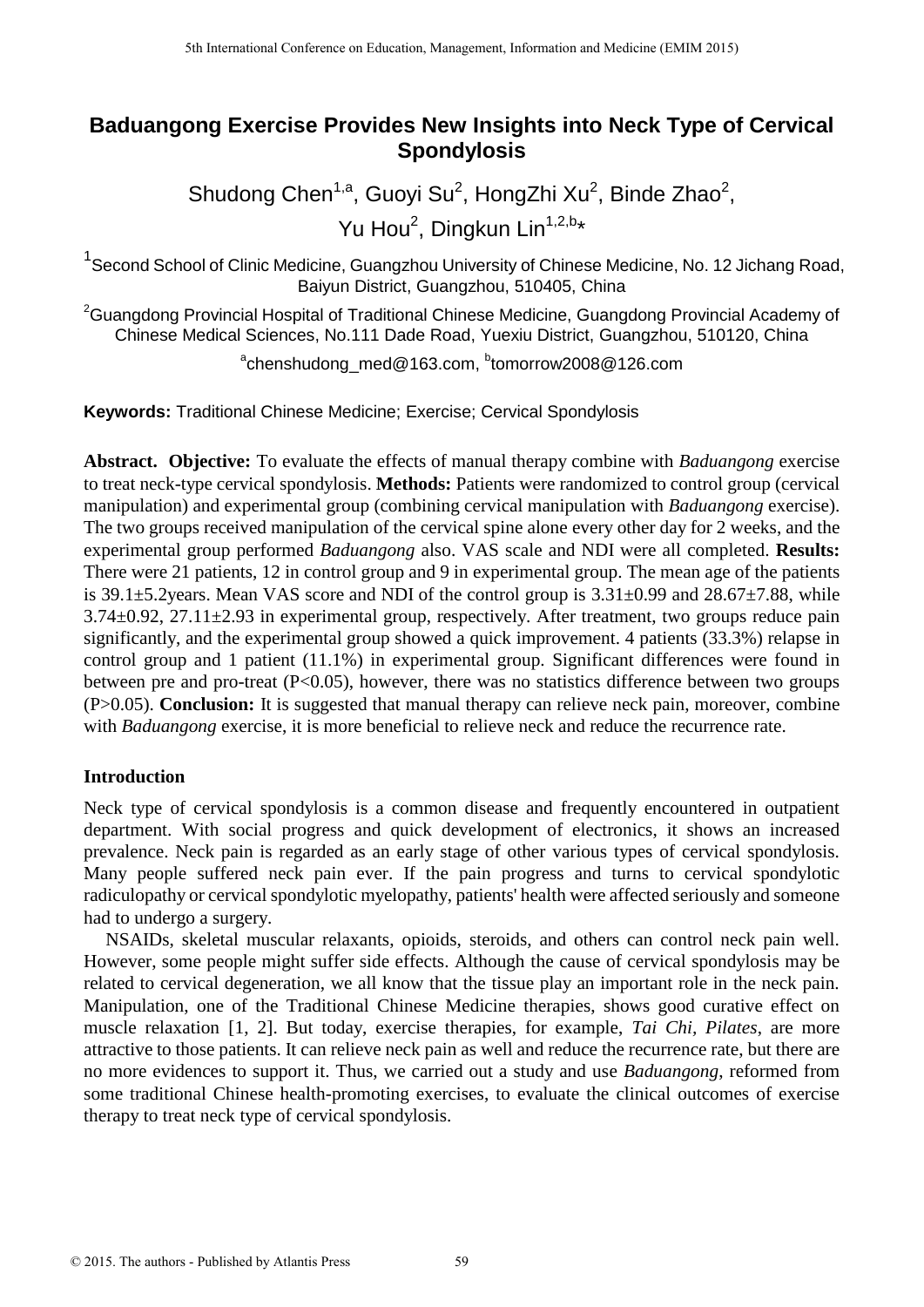# **Methods**

**Participants.** All the patients came from the out-patient department at the Department of Orthopedics, Guangdong Provincial Hospital of Chinese Medicine. All the participated patients signed an informed consent form accepted by the Ethical committee of Guangdong Provincial Hospital of Chinese Medicine. The diagnosis of neck type of cervical spondylosis is from the Diagnosis and treatment of cervical spondylosis and rehabilitation guide (2010), Chinese Association of Rehabilitation Medicine. The inclusion criteria were following: age between 30 to 50, stiff neck, neck or shoulder pain, cervical and upper thoracic regions movement limitation. People who take NSAIDs or other drugs were excluded.

**Intervention.** Patients were randomized to cervical manipulation as control group and combining cervical manipulation with exercise as experimental group. The two groups received manipulation of the cervical spine alone every other day for 2 weeks. In addition, the experimental group performed *Baduangong*, which involves eight actions (*Fig. 1*). It has standardized by Pro.Dinkun Lin and made into DVD. In this study, *Baduangong* was led by team members, all through the strict training. Patients were required to attend 20 min sessions 3 times a week to learn and perform this exercise and were also asked to practice it every day.



Figure. 1 The Standardized *Baduangong* Exercise by Pro. Dinkun Lin

A: Prop up the sky with both hands to regulate the triple warmer; B: Put hands on both sides and strain muscles of limbs; C: Step forwards and lunges with both hands extending; D: Move forward and Soopyong Jirugi; E: Stand up straight and like bird spreads the wings; F: Grabbing hand with the"horse stance" posture; G: Squat and Leg Kick to move along with block; H: Horse stance cloud hands to balance Yin-Yang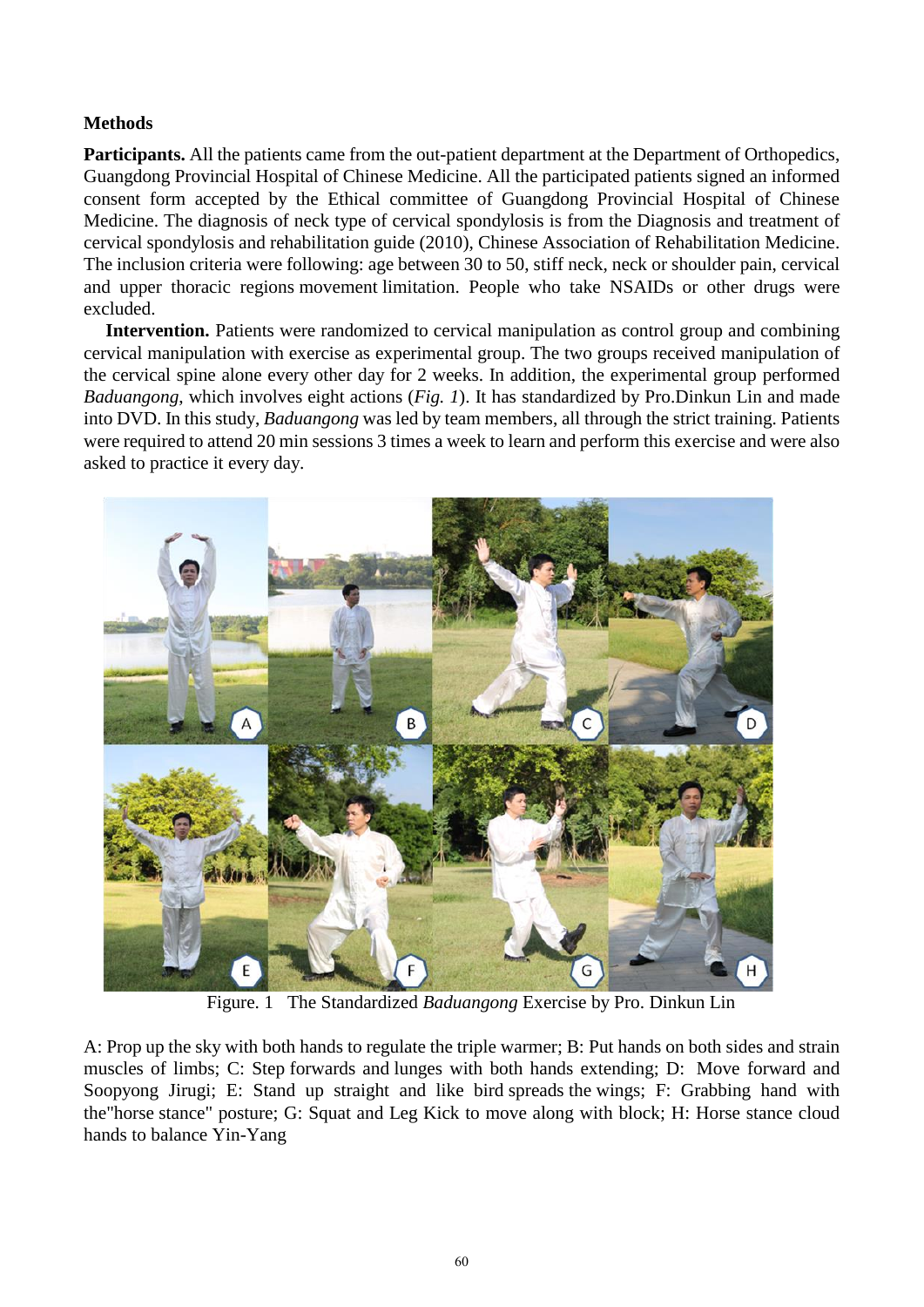### **Outcome Measures**

Visual analogue scale (VAS), and Neck disability index (NDI) [3] were evaluated before and during the follow-up. Patients were asked to visit the outpatient clinic to fill the scales at two weeks, 1 month and 3 months. Telephone interviews were demanded if the patient can't visit the clinic.

## **Statistical Analysis**

Data were entered and analyzed in SPSS 18.0. And for the count data, Chi-square test was applied. Results were considered of statistical significance when p<0.05.

## **Results**

There were 21 patients, 12 in control group and 9 in experimental group from May, 2014 to November, 2014 in our hospital. The age of the patients ranged from  $33-48$  (39.1 $\pm$ 5.2) years. The baseline data showed in *Table 1*.

There was no patient lost to follow-up and no one progress to other type of cervical spondylosis. There were 4 patients (33.3%) relapse in control group and 1 patient (11.1%) in experimental group. The VAS score and NDI score were showed in *Table 2*. The scores of VAS and NDI after treatment reduced significantly compare to pre-treat, and it continued to lower during follow up. Significant differences were found in between pre and pro-treat  $(P<0.05)$ , however, there was no statistics difference between two groups (P>0.05).

| Table 1 Characteristic of two groups |       |      |        |                |  |  |  |  |  |
|--------------------------------------|-------|------|--------|----------------|--|--|--|--|--|
| Group                                | Cases | Male | Female | Age            |  |  |  |  |  |
| Control                              |       |      |        | $38.8 \pm 5.3$ |  |  |  |  |  |
| Experimental                         |       |      |        | $39.6 \pm 5.4$ |  |  |  |  |  |
| Total                                |       |      | 10     | $39.1 + 5.2$   |  |  |  |  |  |

| Table 2 Comparison of VAS and NDI score in two groups |               |                                                                                                                                  |           |            |            |            |          |               |  |  |  |
|-------------------------------------------------------|---------------|----------------------------------------------------------------------------------------------------------------------------------|-----------|------------|------------|------------|----------|---------------|--|--|--|
| Group                                                 | Pre-treat     |                                                                                                                                  | Two weeks |            | 1 months   |            | 3 months |               |  |  |  |
|                                                       | VAS           | NDI                                                                                                                              | VAS       | <b>NDI</b> | <b>VAS</b> | <b>NDI</b> | VAS      | <b>NDI</b>    |  |  |  |
| Control                                               | $3.31 + 0.99$ | $28.67 + 7.88$ 1.46 + 0.66 6.17 + 2.41 1.23 + 0.56 8.25 + 1.82 0.58 + 0.51                                                       |           |            |            |            |          | $4.83 + 1.34$ |  |  |  |
| Experimental                                          |               | $3.74 \pm 0.92$ $27.11 \pm 2.93$ $1.50 \pm 0.43$ $6.78 \pm 3.15$ $1.30 \pm 0.46$ $7.63 \pm 2.64$ $0.44 \pm 0.46$ $2.89 \pm 1.62$ |           |            |            |            |          |               |  |  |  |

#### **Disscusion**

According to the Neck pain-Clinical Practice Guidelines [4] from the Orthopaedic Section of the American Physical Therapy Association recommendation, cervical manipulation and mobilization procedures can reduce neck pain with strong evidence. However, combining with exercise is more beneficial to relieve neck pain than manipulation and mobilization alone. Traditional Chinese exercises, like *Tai Chi* [5, 6], *Qigong* [5], are growing evidence base to support the beneficial effects on many disease. *Baduangong*, reformed from *Tai Chi, Qigong and Gongfu*, provide a more appropriate choice for young people who suffer chronic pain because of its high quality of training. *Baduangong* is simple, practicable and low physically demanding. It consists of eight actions, and includes flexibility, strengthening, endurance and coordination exercises. In this study, patients reduced pain quickly after two weeks treatment, but in experimental group was more significantly. Furthermore, it was found to improve the neck movement and quality of life according to the NDI score.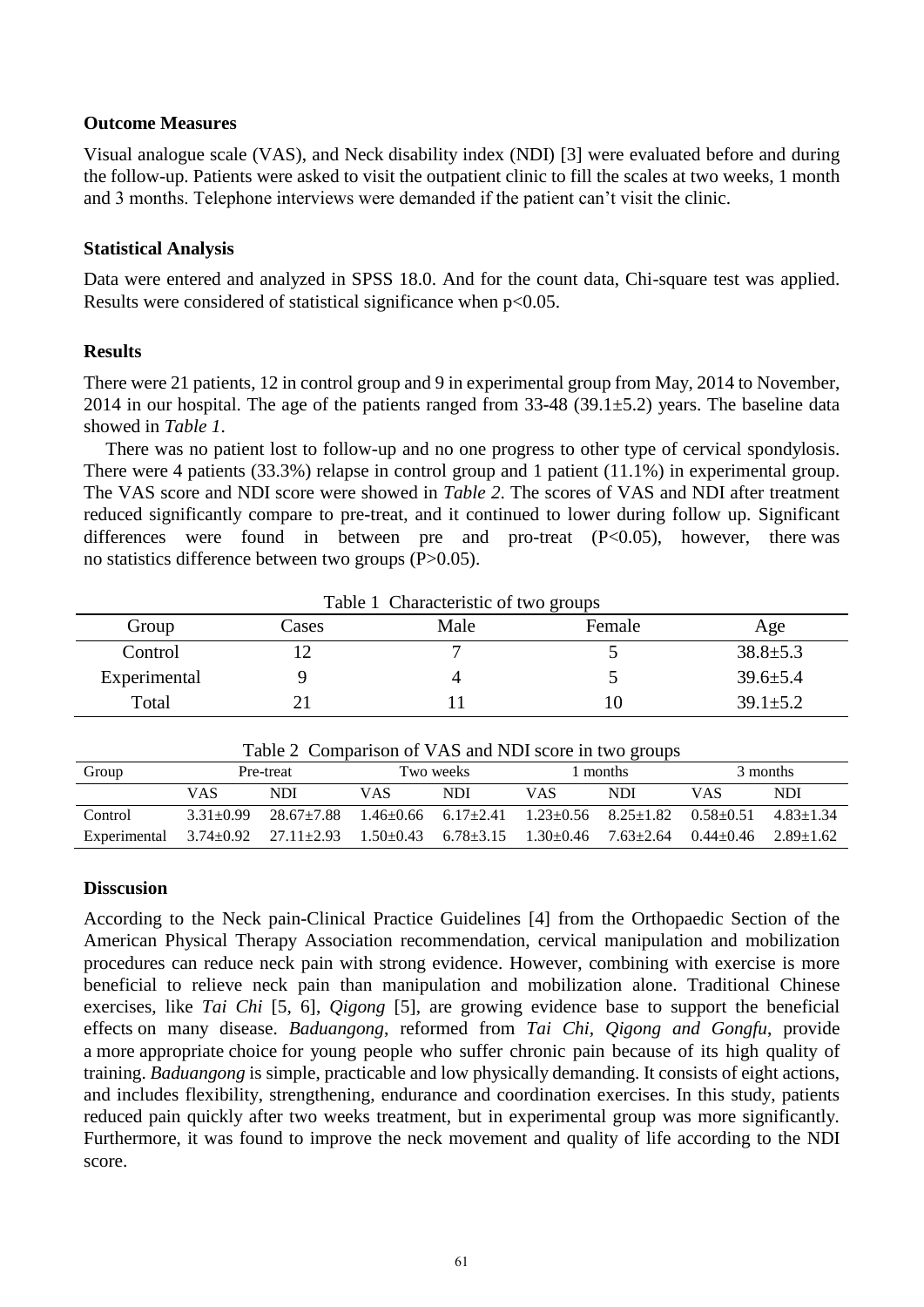Weakness of the cervical and upper thoracic muscle could result in significant axial pain. Muscle training should be given attention. Manual therapy can relieve muscle fatigue and tightness. Allison GT et al [7] presented that manipulation for cervico-brachial pain syndrome can get a significantly lower pain score. Ylinen et al [8, 9] found that neck muscle training could increase strength of muscle and relieve the pain and enhance the activities of the patients' daily life. Additionally, studies indicated that combined program of strengthening and endurance exercises with manual therapy got a greater result in range of motion, and long-term pain relieve than manipulation only [10, 11].Our results are similar to previous studies. *Baduangong* contribute to the physical function, for example, the movement of the extremities, especially the muscles around the shoulders. Compared to the control group, patients who performed *Baduangong* may improve healthy and have positive effects on functional balance as well.

Manual therapy is a good method for neck pain. And *Baduangong* can benefit to the patients in our study, but further studies should be composed of larger cases and have a long-term follow up. What's more, exercise is a physical intervention, it might not be as easy to ensure all participants can insist to practice, so further study is also needed to evaluate other indexes, such as patient compliance, amount of exercise and so on.

#### **Acknowledgements**

This study was funded by and in part of Construction model of community health management for Middle-aged patients with cervical spondylosis (Guangdong province science and technology plan projects, No. 2012KT1421) to Lin.

#### **References**

- [1] Q. Ding, M. Yan, J. Zhou, L. Yang, J. Guo, J. Wang, Z. Shi, Y. Wang and H. Zhao: Clinical effects of innovative tuina manipulations on treating cervical spondylosis of vertebral artery type and changes in cerebral blood flow, J Tradit Chin Med. Vol. 32(2012), p.388-392.
- [2] L.J. Kong, M. Fang, H.S. Zhan, W.A. Yuan, J.H. Pu, Y.W. Cheng and B. Chen: Tuina-focused integrative chinese medical therapies for inpatients with low back pain: a systematic review and meta-analysis, Evid Based Complement Alternat Med. Vol. 2012(2012), p.578305.
- [3] H. Vernon, S. Mior: The Neck Disability Index: a study of reliability and validity, J Manipulative Physiol Ther. Vol. 14(1991), p.409-415.
- [4] J.D. Childs, J.A. Cleland, J.M. Elliott, D.S. Teyhen, R.S. Wainner, J.M. Whitman, B.J. Sopky, J.J. Godges and T.W. Flynn: Neck Pain: Clinical Practice Guidelines Linked to the International Classification of Functioning, Disability, and Health From the Orthopaedic Section of the American Physical Therapy Association,J Orthop Sports Phys Ther. Vol. 38 (2008), p.A1-A34.
- [5] Y. Yang, J. Verkuilen, K.S. Rosengren, R.A. Mariani, M. Reed, S.A. Grubisich and J.A. Woods: Effects of a Taiji and Qigong intervention on the antibody response to influenza vaccine in older adults, Am. J. Chin. Med, Vol. 35(2007), p.597-607.
- [6] P.J. Klein, W.D. Adams: Comprehensive therapeutic benefits of Taiji: a critical review, Am J Phys Med Rehabil, Vol. 83(2004), p.735-745.
- [7] G.T. Allison, B.M. Nagy and T. Hall: A randomized clinical trial of manual therapy for cervico-brachial pain syndrome - a pilot study, Man Ther, Vol. 7(2002), p.95-102.
- [8] J.J. Ylinen, E.P. Takala and H. Kautiainen: Effect of longterm neck muscle training on pressure pain threshold:a randomized controlled trial, Eur J Pain, Vol. 9(2005), p.673.
- [9] J.J. Ylinen, E.P. Takala and M.J. Nyknen: Effects of twelve month strength training subsequent to twelve month stretching exercise in treatment of chronic neck pain, J Strength Cond Res, Vol. 20(2006), p.304.